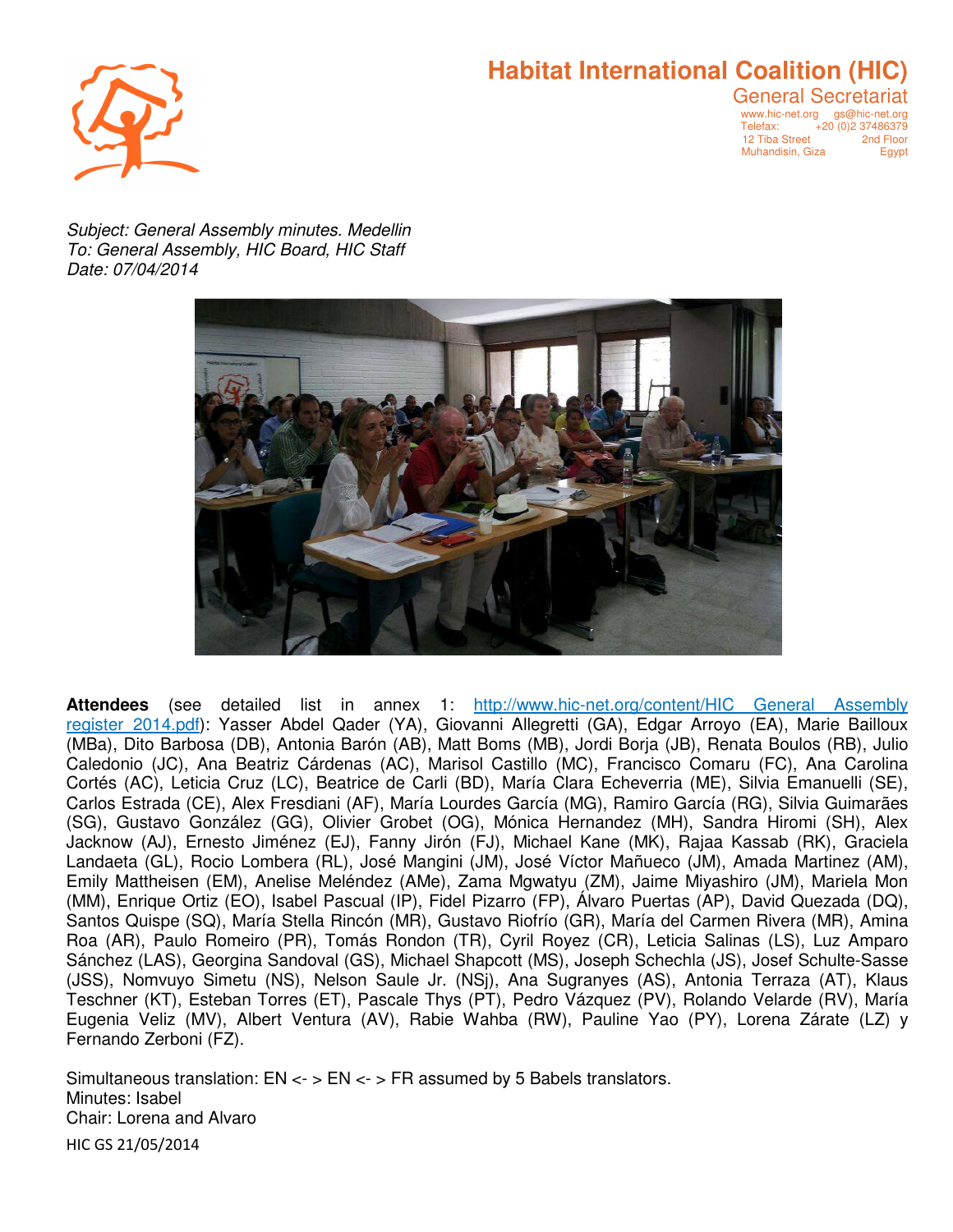## **1. Welcome message from the President of HIC**

LZ: It is a joy to see such a large assembly, with so many people from so many parts of the world (Germany, Bolivia, Brazil, Canada, Chile, Colombia, Ivory Coast, Cuba, Ecuador, USA, Egypt, Spain, El Salvador, The Netherlands, Honduras, England, Morocco, Mexico, Nicaragua, Peru, South Africa, Switzerland and Uruguay), and many familiar faces and many other new. We have Álvaro Puertas here, the new HIC Secretary General; Ana Sugranyes, the outgoing Secretary; Enrique Ortiz, former HIC President ; the General Secretariat team: Isabel and Marie; the HLRN team, Yasser, Rabie, Emily and Joseph; HIC-AL Coordinator, Silvia; Board Members, Pauline Yao, Rajaa Kassab, Michael Shapcott, Dito Barbosa and Michael Kane.

Thanks also to our hosts, Cecilia Inés, Head of the "Escuela del Hábitat" (CEHAP) of the Faculty of Architecture of the National University of Colombia (UNAL) and Edgar Arroyo, Dean of the Faculty of Architecture of the UNAL.

**EA:** It is a great pleasure to have you here, coming from different parts of the world, we have worked together. Our University is participating in WUF and we invite you to visit us in our stand and participate in our parallel activities.

**CI:** As "Escuela del Hábitat" (CEHAP), we are excited and pleased that the Coalition is being our partner, due to HIC´s global position building critical thinking and also because of its participation in WUF´s activities. We started cooperating and working with Latin American countries, a process that further involved Africa and Asia; we gather to fight for equity which is UN-Habitat call´s issue and we think there is still much to do. She introduces María Clara Echevarria and Carmenza. Thank you and I wish you success in your assembly.

**LZ:** Thank you, please be our guest. This is the restart of our collaboration.

We continue with the HIC Members' assembly that is yours. Our agenda is full of activities, inside and outside the WUF during this week in Medellin; with different actors, the National University, local and international organizations. We held HIC´s Board Meeting on Saturday and Sunday; we also visited several local communities suffering from serious situations of repression, killings, victims and pain. We will participate in a march on Tuesday and you are invited to bring HIC materials; you are the Coalition. We constituted a Working Group for HIC visibility which will share all the news and events during this week. There is an alternative forum, very divided, and another counter-hegemonic forum but we do not have more details. It is a political challenge to articulate with many movements and organizations and bring our critical and proactive message within the forum. We talk about social and spatial justice and equality but not only for development, we talk about "cities for life", a slogan that arose from the civil society organizations (CSO) during Habitat II. It is an historic occasion, soon the Habitat III conference will take place in 2016 and if we want to bring a strong voice there, we have to work together. This conference is the opportunity to join forces and define a clearer message backing over Habitat I, from which HIC emerged. We have on the agenda the discussion of different projects and proposals, and we are excited because we may do many things together. It is a very special moment so let´s take advantage of it.

I also wanted to welcome Babels translators and thank them.

## **2. Revision of the quorum**

**LZ:** Today's Assembly is made of 76 participants, 36 women and 40 men, representing 50 organizations and coming from 24 different countries (see list of attendees in annex 1: http://www.hic-net.org/content/HIC General Assembly register 2014.pdf). 37 organizations have the right to vote (see list in annex 2: http://www.hicnet.org/content/Paid Up members on April 7 2014 - final.pdf), 24 of them are physically present and the Assembly has received 12 written proxies.

#### **3. Revision and approval of the agenda**

**LZ:** It is time to review the agenda and make comments. Any comments? We go on. I request a Member with right to vote to make a motion. AS of *Corporación Sur* and CE of *Ocupa tu Ciudad* make the motion. **Vote I:** 29 in favor, none against, no abstention.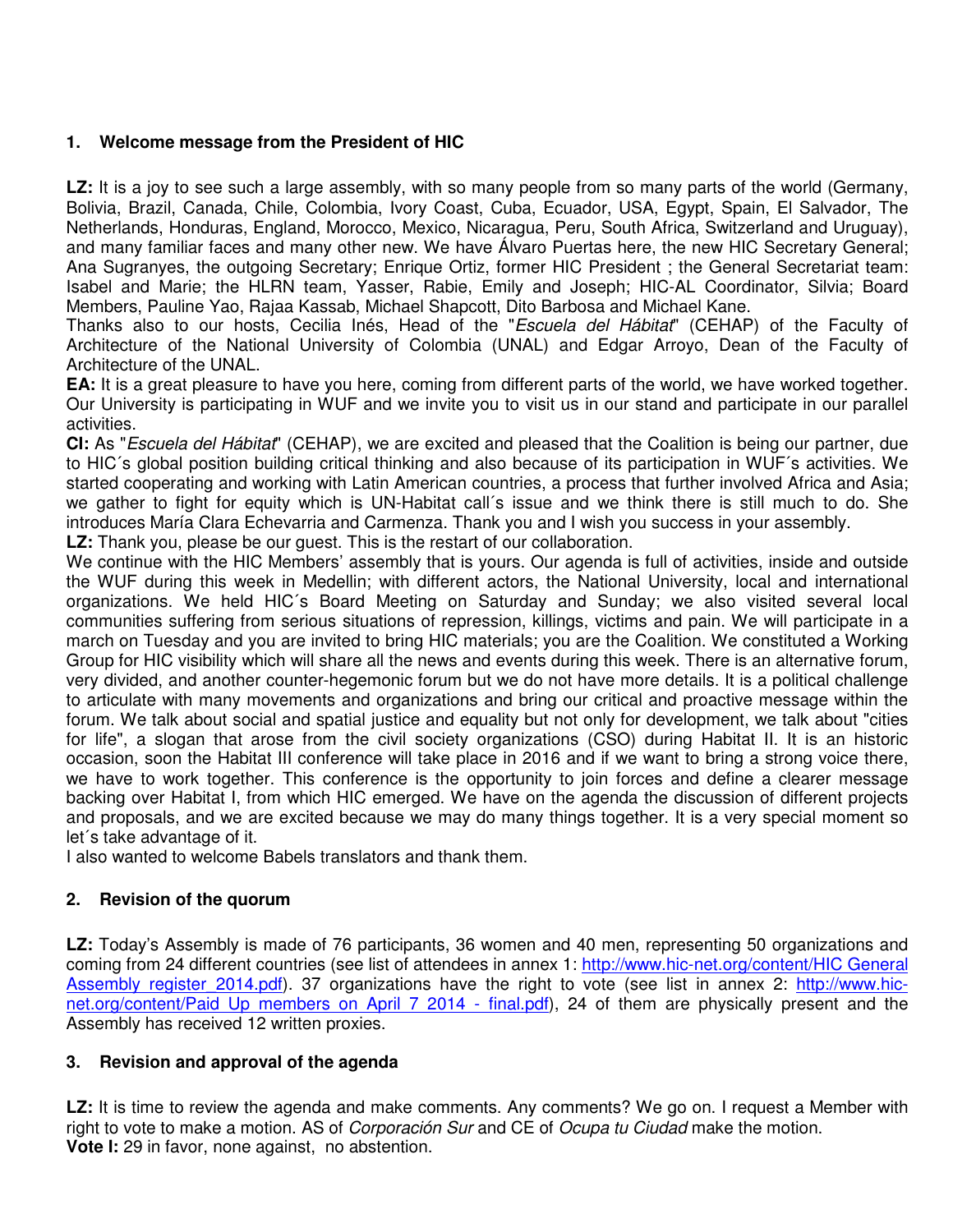### **4. Regional and thematic reports**

**LZ:** These reports will be included in the annual report 2013.

**PT:** Member of Habitat et Participation (HeP) (Belgium) explains the housing situation in Europe and the Habitat World map as seen by the civil society (see the powerpoint: http://www.hicnet.org/eventsdetail.php?pid=5448) and invites us all to build it together. It will be both a product and a process involving the CSOs. Video "Community Land Trust" (http://www.hic-net.org/document.php?pid=5366).

**MS:** Some of the many different dimensions of the fights for the habitat in North America (NA) are: the growing income inequality and poverty; private ownership and rental housing markets that are increasingly out of reach for low, moderate and middle-income households; uncertain and shrinking support for social housing; deep and persistent homelessness; lack of formal recognition of the human right to adequate housing and insufficient structures to support the realization of the right to housing and the right to the city: These are some of the many dimensions of the habitat struggles throughout North America. In many parts of North America, there is growing attention to campaigns to end "chronic" homelessness. While many of these initiatives have helped a segment of the homeless population to move into some form of housing, the larger homeless population and the even larger group of North Americans who are precariously housed face deteriorating conditions and support. There continue to be important victories by civil society groups from time to time in the courts and with some governments, but these wins come in a context of general decline. The three important priorities for the work of HIC in North America in the coming year are: support and strengthen housing and housing rights work in Canada and the United States; strengthen the links between North America and the rest of the world to share good practices and inspire our NA work; and continue to seek to build the membership base for HIC.

**MK:** In the USA, HIC member groups have participated in struggles to advance this agenda. The National Alliance of HUD Tenants (NAHT), a national tenants union representing low income people living in apartments subsidized by the US Government's Housing Agency (HUD), continued to push back against the neoliberal austerity advanced by right wing elements in the US Congress. In Massachusetts, NAHT's local affiliate, Massachussetts Alliance of HUD Tenants - MAHT, followed up on approval of the "Budget for All" referendum passed 3 to 1 by Massachusetts voters in 2012, demanding that Washington officials reject austerity budgets to invest in jobs, restore social spending, tax the 1%, end the US war in Afghanistan and redirect military spending to domestic needs. MAHT and its coalition partners from peace, labor and community groups in the Budget for All Coalition organized 10 Boston rallies and actions protesting steep budget cuts that hit poor people and government workers in the spring. HUD workers joined tenants in protests at the state Republican Party headquarters when Republicans in the US Congress forced a government shutdown in October, and MAHT secured a commitment from Boston's new Mayor to seek local funds from the city budget to avoid cuts that threatened to throw 500 families out on the street. Because of these and similar struggles nationwide, the Congress restored most of the 2013 cuts in January 2014, allowing about 180,000 low income HUD tenants to stay in their homes.

**SE:** HIC-AL, in coordination with members and allies of the region and with a fluid communication with HIC structures, kept on advancing for the right to housing and against evictions, the social production of habitat (SPH), the right to the city and the right to water. The following activities were carried out: support to the "Movimiento Mexicano de Afectados por las Presas y en Defensa de los Ríos – MAPDER" (Movement of People Affected by Dams); draft of a convention for judges about development projects and human rights; 7th edition of the internships between Mexican and Central America urban and rural movements; meetings and enquiries organized by the new federal administration to influence public policies regarding the SPH; publication of "Producción Social de la Vivienda y el Hábitat: Bases conceptuales y su correlación con los Procesos Habitacionales"; follow up of the litigation to provide 100 low income families with water; reactivation of the recognition of the right to the city at the international level; development of the project "Avanzando hacia la implementación del derecho a la ciudad en América Latina y en el Plano Internacional"; international workshop on the right to the city and the launch of the "Manual para juezas y jueces sobre la protección de los derechos de las campesinas".

**DB:** Some Latin American countries are currently affected by mega-projects, mega-events and infrastructures. Specially in Brazil, because of the World Cup 2014 and the Olympic Games, we are suffering a growing number of evictions and forced displacements affecting more than 250,000 people. In order to fight against these violations, popular committees and a mobilizations agenda were created. It is a very difficult moment for Brazil but it is also a moment of great hope because we are in a mobilization process, with an agenda towards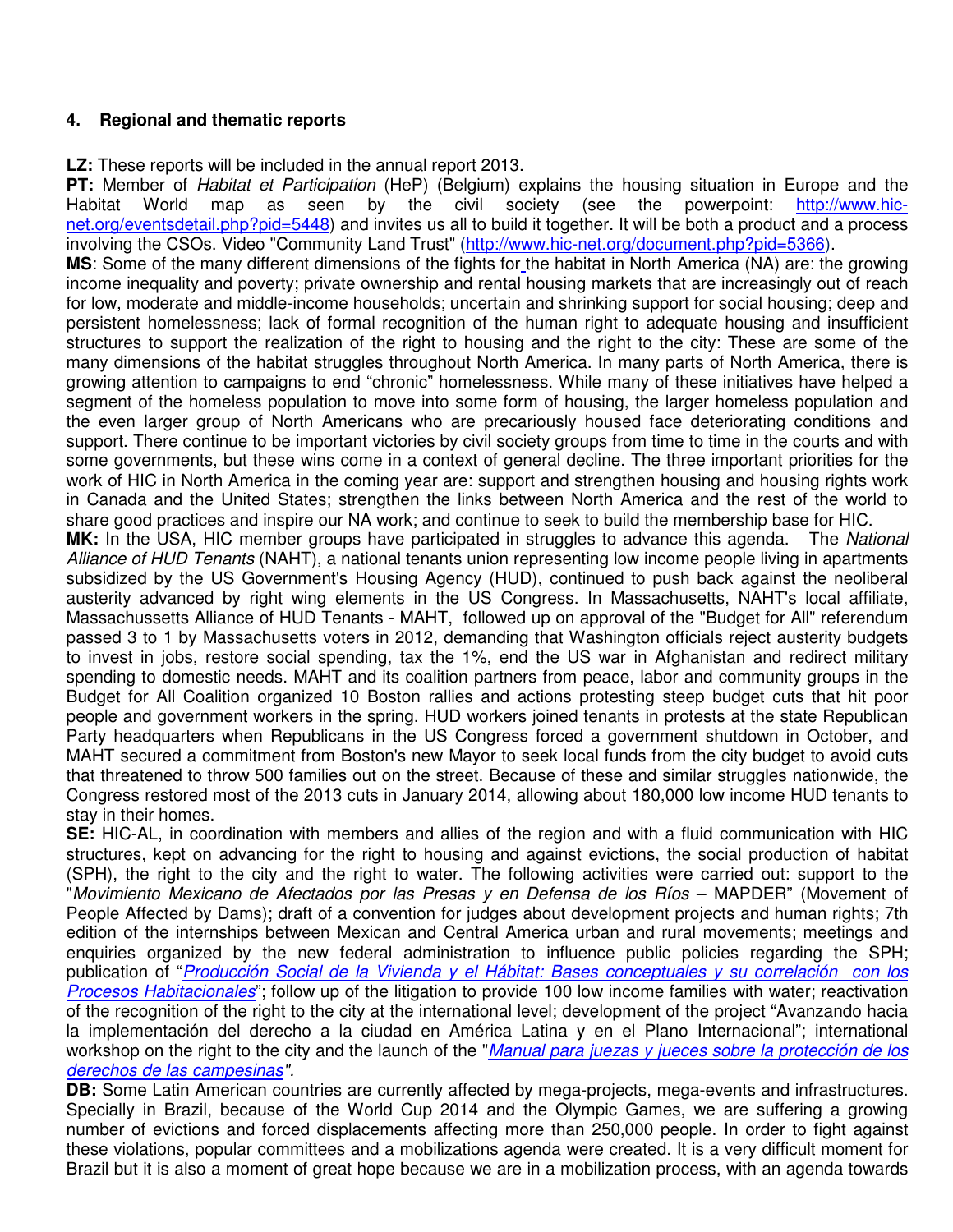Habitat III and against megaprojects and together with the support of other Latin America countries. I thank the solidarity and support from other countries' organizations.

**RW:** I am happy to be with you today because this is the first time the General Assembly gathers such a huge amount of Members; which is the Coalition's spirit. Since 2010, the MENA region is facing uprisings, the people are claiming their rights. Most of the people see that the government does not represent them. HIC-MENA keeps providing tools to claim human rights, to analyze the causes of the problems, to get real information and alternative solutions to informal settlements. We also made our contribution in Egypt Universal Periodic Review (UPR). In Egypt we have a better Constitution that includes the right to housing and the right to water and we are empowering people to transform the Constitution into actions and to guarantee the implementation of these rights.

We are working with several groups in the region at different levels: a coalition of planners and housing rights activists, a working group on the right to water, another one on the public budget, and another working with the World Bank, etc. We held the IV Land Forum in Tunis and there are upcoming events in the region like the Forum on the Right to Water and the next Land Forum in September. Tomorrow we will join the Egyptian delegation at the WUF's Egyptian booth and will bring our perspective as a human rights organization.

**JS:** HLRN is one of the 4 HIC's themes, the others are: Gender Equality, Social Production of Habitat and Sustainable Environment. I am going to present our activities from a human rights perspective at the international level. HLRN is dealing with rural and urban areas, migrants, refugees, farmers and people under occupation. HLRN supports Member activities, maintains strategic alliances, creates knowledge and builds capacity and makes lobbying.

In 2013, HLRN participated in the WSF in Tunis; organized its 4th Land Forum for the MENA region that convened experts and social movement activists to share their timely struggles over land and natural resources; worked with the UN Special Rapporteur on the development of the guidelines on security of tenure; participated in another event with FALP and UCGL, to bring the issue of Palestinian municipalities in Canoas in Brazil and to raise the question of how the right to the city has been presented in other countries; participated in the Vienna+20 CSO Conference coordinating with other partners the questions of the human rights, including those of people living in situations of conflict, occupation, population transfer, displacement and war.

HLRN supported its members in Palestine during the 65th anniversary of the Nakba day, the tragedy that created the refugees' crisis; in the protests for the right to the city in Istanbul and Brazil; among others. In India, HLRN was involved in the process of a new law to address land acquisition, compensation and rehabilitation.

HLRN has sustained HIC's active involvement in the Extraterritorial Obligations Consortium (ETO). We have also maintained our tools: the Eviction Impact Assessment (EvIA) tool was used to influence Kenia's Constitution and other cases as evidence in litigation of eviction cases and the Violations Database (VDB) tool. This Thursday we will have a training workshop on the VDB tool at Medellín "Pequeño Teatro".

HLRN has contributed in several publications, researchers, guidelines and published the Land Times bulletin. **RK:** I thank Rabie for giving details about the region. I would like to add a comment about the revision, amendments and approval of the Constitution of several countries in the region. Working as activists, we are making pressure over these processes so that human rights are included. Unfortunately the new Moroccan Constitution does not include the right to housing, water and health. Egypt´s new Constitution does include the right to housing and water. In Tunisia, the right to housing is not included although some others are, like the right to health.

**LZ:** The challenge of integrating human rights in national constitutions is fundamental. This is the reason why the coordination with other countries, in order to exchange experiences related to these changes on constitutional contents is so important.

**PY:** HIC in Francophone Africa has been working on the training for the right to housing. In particular I will report on the right to land and housing in Ivory Coast. The government has housing public policies, but they are managed by private companies and low income people have no access to housing. Along with HIC, I work on women´s right to land and on security of tenure. For us, the land is something we all share, it belongs to all the family members, but policies consider it private property instead of public; this creates conflicts. We are fighting against population displacements without compensation, displacements which are justified by the state based on its ownership of all land. Habitat III must join states and CSOs to allow people to participate in the state´s decision making.

AS: In 2013 the General Secretariat has been keeping on building the Coalition, as we did for the last 10 years, along with Marie for 9 years, who is still working for the GS from Santiago, and Isabel who has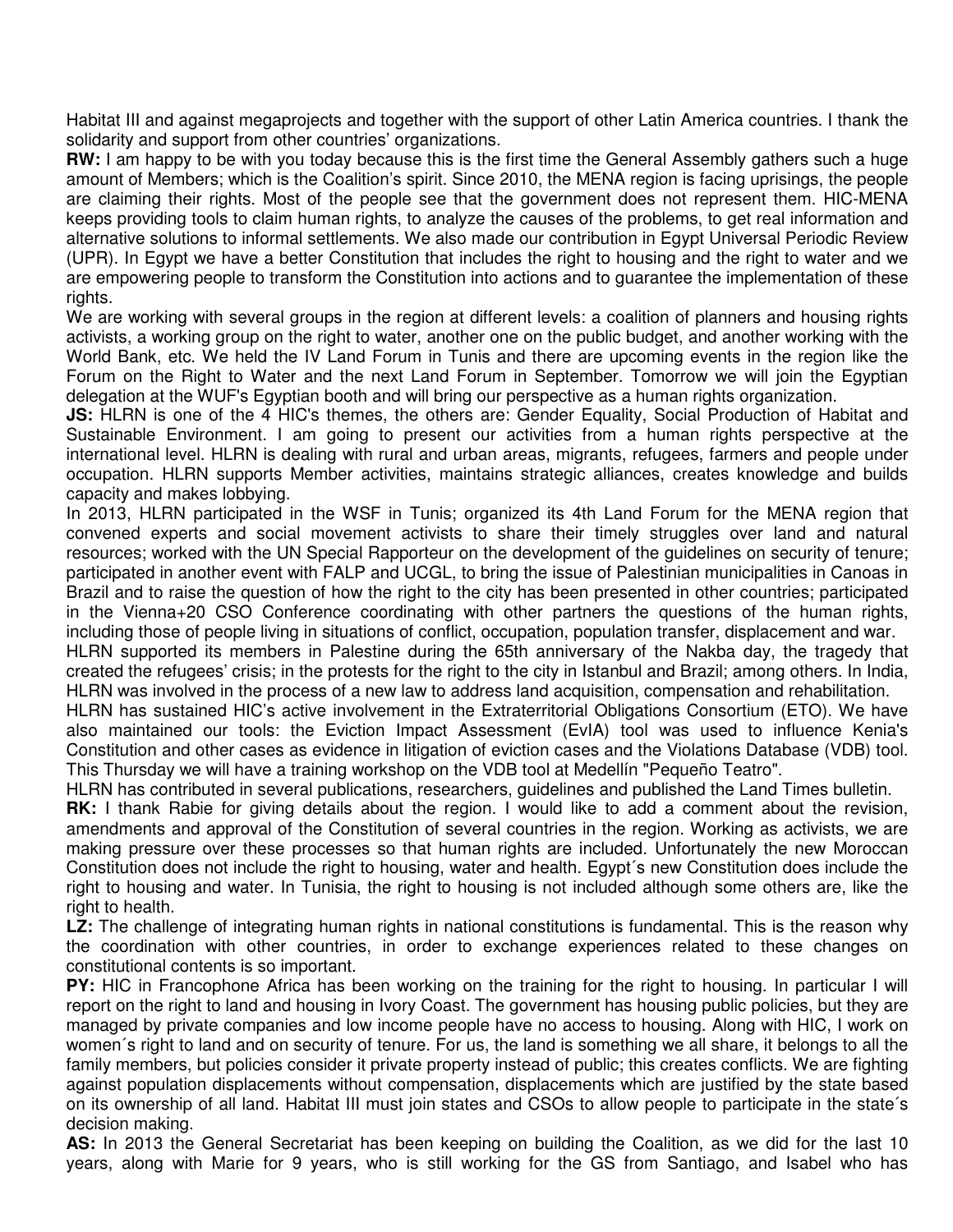supported me a lot and is much loved. We went through a very long process searching for the new Secretary and finally, Alvaro was chosen. The decision of settling the GS in Cairo was taken in Tunis.

**AP:** Ana and I had the advantage of working together during last three-month period of 2013. We had the chance to organize the work with Marie and Isabel, get to know the Board and some HIC members, especially in the Latin American region. Step by step we discovered the Coalition's human capital. During this period I learnt about the GS and follow up the transition and the expected activities. I would also like to thank Misereor´s support. In Cairo, we share office and resources with HIC-HLRN and HIC-MENA and get support from them. Later we´ll talk about the activities we have organized in Medellin.

**LZ:** 2013 has been very intense, both internally and externally. I have been involved in multiple tasks and activities to advance in the construction of a stronger Coalition, strengthening social process and actors linked to habitat and also influencing on public local, national and international policies. These are some of HIC internal tasks I performed: I helped drafting the new Constitution; took part in Board meetings and the General Assembly in Tunis; participated in HIC´s institutional evaluation; in the selection process of the new General Secretary and supported the transition process; the organization of meetings and training activities as well as thee coordination with members and allies in Argentina, Bolivia, Canada, Chile, South Korea, Ecuador, Morocco, México and Sweden. I also participated in the 3<sup>rd</sup> World Human Rights Cities Forum and a work meeting on the right to the city in South Korea; in the  $4<sup>th</sup>$  World CGLU Congress in Morocco; in the  $45<sup>th</sup>$ Congress of the Canadian Housing and Urban Renewal Association in Ottawa; in the "Diálogos por la Reforma Urbana" in Mexico City; in the verification mission on the right to housing and evictions in Ecuador; in the international workshop on the right to the city held in Mexico City and now we are working on a proposal to strengthen a global platform for the right to the city. I held conferences on the work of the Coalition and on the experiences and proposals promoting the right to housing, the social production and management of habitat and the right to the city.

I also was part of the editorial committee of AITECS's publication "Take back the land -The social function of land and housing, resistances and alternatives" and also collaborated with the "Manual para juezas y jueces sobre la protección de los derechos de las campesinas". I took part in the elaboration, negotiation and implementation of several regional and international projects, in coordination with HIC thematic and Reference Centers and HIC members. Besides, we have been working with the Special Rapporteur on the Right to Adequate Housing with a focus on the security of tenure.

GG: presents the book La Vivienda, entre el Derecho y la Mercancía (http://www.hicnet.org/document.php?pid=5366) displaying different forms of tenure in Latin America, with inputs from 25 authors. He invites us to the "Desde la participación al poder. Cómo las cooperativas de vivienda fomentan la ciudadanía activa, la igualdad de género y la igualdad urbana" event at WUF.

**MV and CR:** speakers from "Hábitat para la Mujer", linked to the Maria Auxiliadora community, Bolivia. In Cochabamba, several hundred families are building a different community. To avoid rental expenses, violence and oppression, they have chosen collective property in the outskirts of the city. Priority is given to women heads of family and children. Based on everyone´s effort, on the strength of the group and the collective work, they got houses, urban equipment and public spaces. The organization is strong, led by women and with an intense cohabitation based on respect and solidarity. There are still many things to be done, but the community already exists: 400 families live in a land plot which could host up to 1,000 families. But life there is not smooth: there are internal conflicts, a very limited support from public authorities and advances in legal issues are needed to realize the full right to housing and the city for everyone.

**JB:** Spain, along with USA, have been two of the countries' most severely affected by the Real Estate crash, with hundreds of people evicted. In ODESC, HIC Member, we have been working on the right to housing and the city development, with a specific line of action lead by Ada Colau, which inspired the creation of the PAH "Plataforma de Afectados por la Hipoteca". There are more than a million empty houses and the same amount of homeless at the same time. It is not a losing battle, we achieved some victories, from the local level stopping evictions to some legal and political conquests. The European Union Court of Justice has ruled that some of the mortgages clauses were illegal and the government was forced to accept this decision. We also organized other initiatives like the "*Iniciativa Legislativa Popular*" - ILP (Popular Legislative Initiative) that the government has not implemented. We have a social conflict, we are living a period of political turmoil. We have filled a lawsuit against the Spanish Government for political corruption. We have promoted the debate among the Spanish citizens. We are in a situation of change in Spain.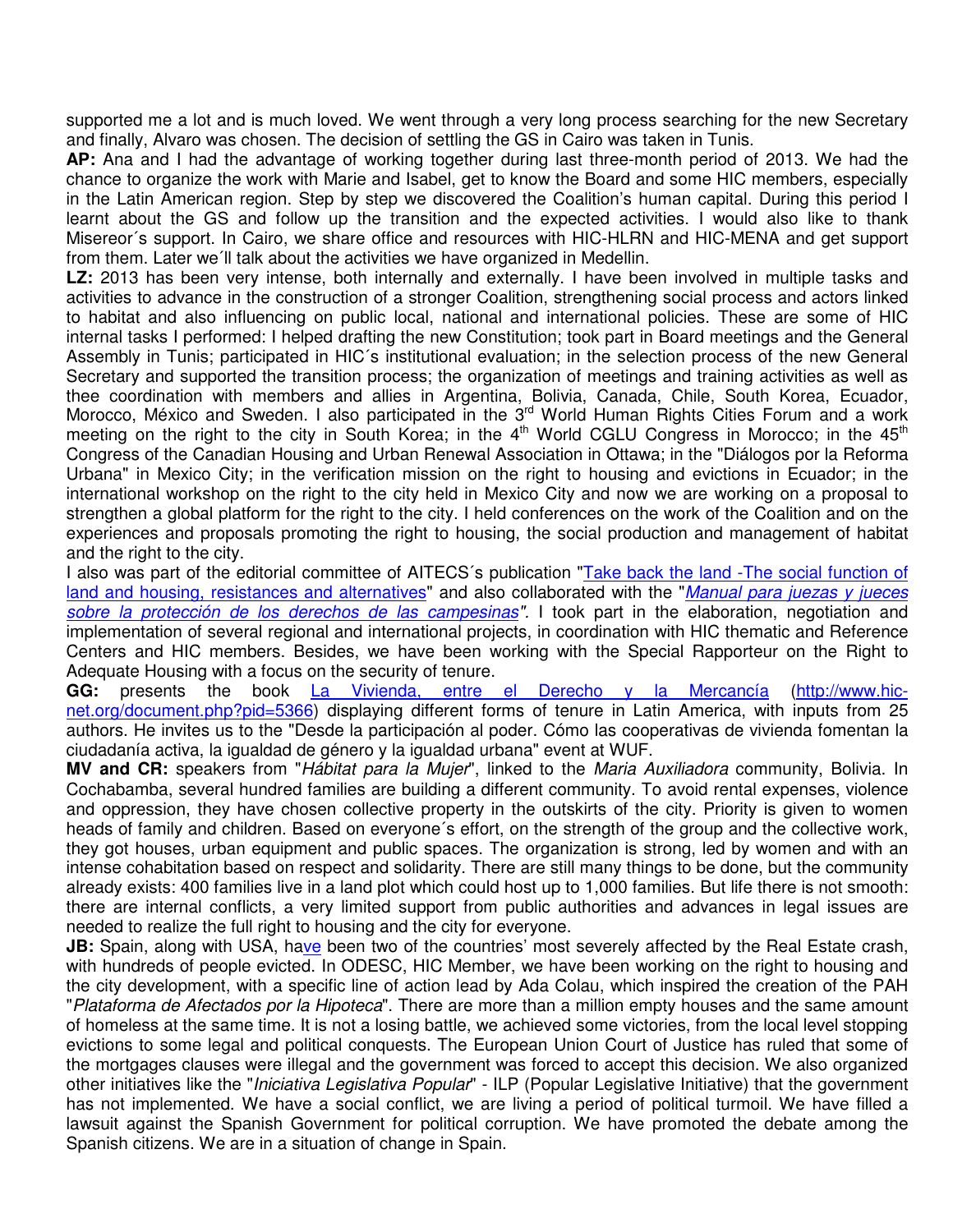**LAS:** It is important to participate in these networks, it allows us to consider ourselves as involved in the world. "Corporación Región" has been working with HIC and other organizations to participate in activities inside and outside the Forum. My presentation is not objective, it is based on the victims´ perspective. Between 1985 and 2013, 6 million people have been directly or indirectly affected by violence and in particular by the armed conflict, most of them have been displaced. People reached the city fleeing the countryside, the city was a shelter and it was possible to settle and find a job; but in the 90´s, the city is displacing these populations again due to internal conflicts; this represents a new forced displacement. People settle again but there have lost social or community ties. Along with social organizations and NGOs, these persons are building other relations with the city, they have learnt to defend their rights, like the right to the city, they are organized. One of the achievements came from the Constitutional Court answering victim´s claim on land. We worked to achieve the recognition of victims by public policies. It was only recently that forced urban displacement was recognized. We are facing a very difficult situation in Medellin, with huge challenges, the response is different, depending on the region. Our concern is to link victims´ problems with the right to housing.

## **5. HIC in Medellin. Strategies and activities**

**AP:** This week, we have a full agenda of activities inside and outside the WUF with local and international organizations. We lately heard about the alternative Forum, although we want to participate in it; we contacted some local organizations which have invited us to participate in some activities. The agenda is printed in your folders, do you have any questions? On Sunday we visited several local communities that shared their experiences with us. On Tuesday, a rally will take place at 2pm, and on Thursday, we will have a full day of activities in the "Museo Casa de la Memoria"; you are all invited to participate.

**KT:** Local tours will take place, can you give more information?

**AP:** These visits are not confirmed yet, I will request more details.

**SE:** Last Sunday we visited the commune 13, the largest occupation in Latin America. First we had a guided tour organized by government staff and then we continued the tour with local organizations. Their leaders told us their history and struggles and asked us to bring photographs of their missing people with us during the rally.

**MK:** How many of you support this request? Please raise your hands

**Result:** 20 raised hands

## **6. Debate on the achievements and challenges of HIC**

AF and BD: We are wearing three hats: (i) the "*Development Planning Unit*", part of The Bartlett: the global faculty of the built environment at the University of London, (ii) the School of Architecture of the University of Sheffield and (iii) Architecture Without Borders. This space of articulation is very interesting and we think we can join it in three areas: (1) researching, through a documenting project of different processes of struggle; (2) the Social Production of Habitat and the Right to the City, coordinated with the participatory design tools developed by Architects Without Borders, and (3) in the academic field through on trainings.

**MB:** Communitas is the Coalition for Sustainable Cities and Regions in the new UN Development Agenda. It is a platform formed by different institutions to influence the Millennium Development Goals (MDGs). UN-Habitat has started very late to work on these goals and with little strength to address the housing and urban issues. (See powerpoint: http://www.hic-net.org/content/Communitas\_WUFPRES\_4Apr2014.pdf). Our technical methodology is based on thematic working groups led by experts and practitioners producing proposals for urban targets in close consultation. We work in New York nearby to the UN Headquarters. We have collaborated with HIC in various activities and, for us, the HIC's vision is important. We have made a first draft of urban targets to present it during the WUF. We would like to invite you to get involved in two actions: the # urbanSDG campaign and the request # urbanSGD "to achieve sustainable cities and human settlements" as a Sustainable Development Goal.

**JS:** I have a question. There are many problems within the MDGs. The MDGs are not realistic, they do not deal with the causes and problems, they do not include national targets. Having SDGs that are sustainable for some parties but not for others and do not address the structural questions will not work. The question is: Does this discussion address governance, participation and the structural causes?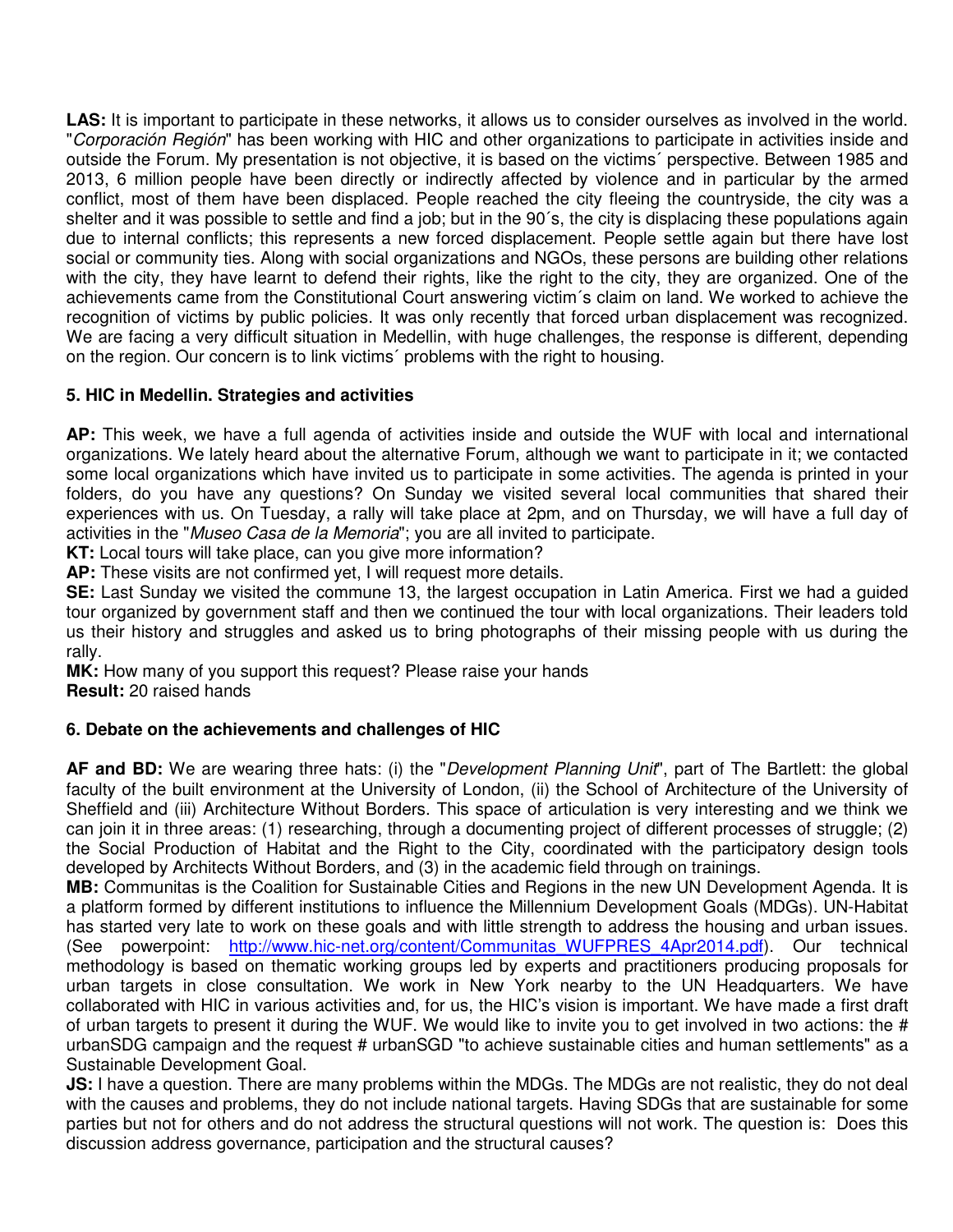**MB:** We need a multilayer approach to work on the SDGs and here, in Colombia, it is a good opportunity to put these issues on the table. My message is that we need HIC and its proposals.

**LZ:** This discussion is wide. The civil society organizations are already discussing governance and democracy issues. HIC can join them.

**JS:** We do not expect the participation of all local governments, but this is related to Habitat III in which we would like to review both urban and rural governance.

**GR:** A question that bothers me: We all agree that the MDGs on urban issues are not adequate and that the UN has not progressed as it should, but I want to stress that the new targets are a step back. The neighborhoods of a city have always been differentiated, between slums and houses in a precarious situation outside the city. Living in the center or in the periphery is very different. However, now the UN uses only "slums", wherever you live, and responds with the same services. Cities have different patterns and popular movements have the right to be heard.

**MB:** An urban goal may mean something different in each city. So we are working to listen and include the voices of people living in each place.

**EO:** The world is very concerned about the planet's sustainability and forgets the people. We consider people as objective and not as subject of intervention.

**LZ:** HIC is a coalition working on political, technical and organizational areas, but above all on the political ones. That is why we seek new strategies and actors.

**EJ:** If we incorporate the participation as a transversal axe of the MDGs, the political and social areas are supplemented with the technical one. We must thank for this work, it is complex. In urban issues, there is no progress because UN-Habitat has not got involved, the Forum speaks about equity instead of speaking about the grassroots organizations' participation.

**MB:** We'll have a target on slums and there are some options. Everything already exists, it is just a matter of participation. My message is that we are on time to participate, so that we don´t blame others but ourselves. We are happy to work with HIC.

**LZ:** The idea of this presentation was to show the process. We can organize a working group for those interested in these issues.

**EO:** If you are going to work on "slums" and "squatters", in our countries we see them in many different ways. The UN big mistake lies in using the slum concept only when there is no tenure. In the end, it seems that what has not been produced by the housing market is a slum. We must review the concept.

**RB:** (Brazil) works in the City Hall and in articulation with local authorities in three areas: (i) decentralized cooperation among cities, (ii) cooperation among Latin American and African countries and (iii) Mercociudades. We are vice-presidents of the Committee on Social Inclusion, Participatory Democracy and Human Rights of the UCLG. We would like to work with HIC. The Committee wants to be the voice of cities worldwide, strengthening the strategy of the international communication, the human rights policies, and consolidating inclusive cities. We are currently working to articulate local governments and civil society. We work with HIC in the process towards Habitat III and the right to the city. We have produced a joint statement ( http://www.hicnet.org/news.php?pid=5395 ) with HIC, the Forum of Peripheral Local Authorities (FALP) and Mercociudades network. Other organizations are invited to sign this statement.

From 15 to 18 May the 4th Global Forum of Cities for Human Rights (WHRCF) will take place in Korea (http://www.hic-net.org/eventsdetail.php?pid=5461) and from 12 to 14 of November, an international meeting to implement the right to the city at the regional and international level (http://www.hicnet.org/news.php?pid=5464).

**LZ:** We have been working together for a long time. We are struggling for the same issues. This committee is progressive within the UCLG and it will change its name to the Committee on the Right to the City. The idea is to continue working together towards Habitat III. The joint statement is open, we would like to invite the presents to sign it.

**MK:** HIC will launch a press release every day. It would be great if some organizations collaborate with a few sentences.

**CR:** presents the project on the Social Production of Habitat (SPH), the consolidation and development of a thematic platform. The objectives are: (i) Consolidate the advocacy for the SPH to influence state and local governments linked to Habitat III, (ii) strengthen solidarity between actors of the SPH (both in the Global South and North), particularly by fostering the knowledge sharing and the experiences dissemination (iii) contribute to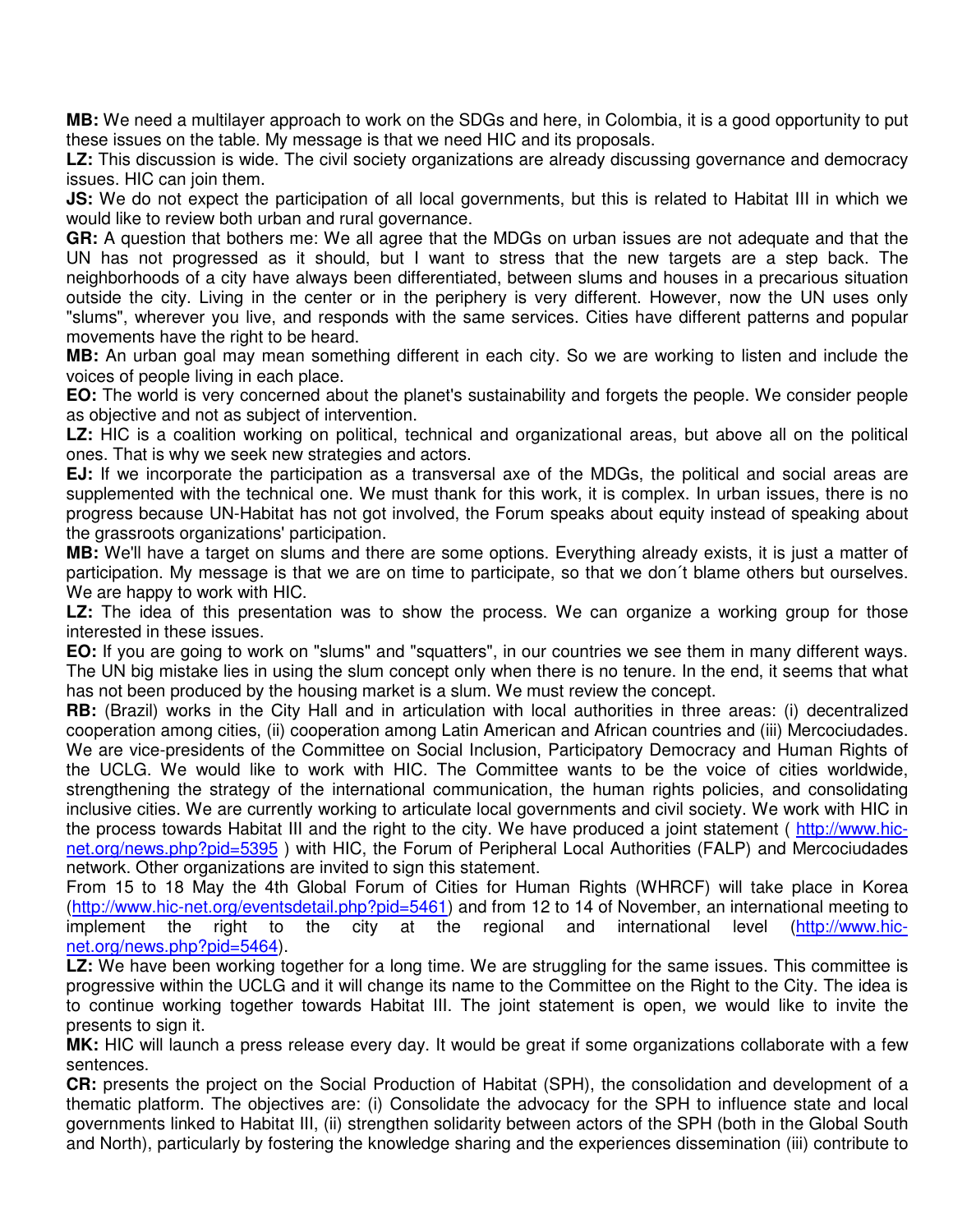the SPH experiences' scaling up and (iv) develop a network of actors and professionals working in support of inhabitants' organizations.

UrbaMonde has been working on SPH for years, and now this joint initiative with HIC will catalyze this process.

LZ: We are interested in working in HIC Members' initiatives, so this project seems crucial. It will also help us to update our work related to SPH. We need good practices and good policies. It is a very timely project because of its issue and methodology. The question is: How do we work? We could organize a working group and urbaMonde could help us as a thematic reference center in Europe.

**JS:** This reminds me of HIC's initiative to emphasize some issues within the Coalition. This is a great opportunity to develop complementarity between Human Rights and SPH.

**TR**: (UNAL student) The city is not the natural space for the human being. In America we had another life style, until we became the victims of the economic model. We must restore to the point where humanity deviated from its path. We must recover the rural sector, the city only consumes the planet.

**RG:** HIC has to be an open door. Working in SPH is important for the people and it is HIC's responsibility. I join the initiative.

**LS:** I congratulate the initiative. In Latin America many other initiatives are wasted, instead, we should save them. I join the initiative.

**DB:** First, I would like to congratulate this project. In Brazil we have had an experience of a massive program "Minha Casa Minha Vida" (My House, My Life) leading to the building of 2 million houses by the Federal Government. The social organizations demand more participation in these programs. This project is very interesting because it will strengthen many organizations.

**RL:** We congratulate the initiative. In our country the SPH is weakening, now social organizations have to be the houses' builders with private financial intermediaries, we cannot accept that. We have to fight against this, we must blaze many trails, we are searching how to circumvent the law. SPH produce better quality houses. Governments must give free rein to the SPH in collaboration with people. We join the initiative.

**AM:** Governments do not consider people's potential. In Bolivia, private property is getting stronger and the funding mechanisms created do not consider the population as subject.

**AME:** I work on collective housing cooperative issues. I am grateful to participate in this meeting and I invite you to participate in the: "From participation to power. How to housing cooperatives encourages active citizenship, gender equality and urban equality" activity that will take place tomorrow at the WUF.

**FZ:** We, as social movements, have to be consistent. People must be in the center of the program.

**EC:** We were working in housing and self-construction when we realized the lack of education on finance. There is no information to support people in making decisions. We have to have an information strategy for youth. I propose we make a compilation of successful experiences. We are new HIC Members and hopefully we will have more opportunities to share with you.

**FZ:** We agree. The model is not only FUCVAM's, it belongs to many other organizations. Housing and collective property are the core.

**EO:** This proposal made me happy. The Swiss colleagues' solidarity is very important. There is a need to change our world, the system is falling, it is not environmentally and socially sustainable. We could wait for its fall, try to change it, but there is another way: we can create something new. We need transformative alternatives and this is the way I consider the SPH. We also have to link it to other issues such as the Right to the City, water and land. We have not been able to articulate rural and urban areas. We have to find ways to emancipate people.

**CR:** Thanks for your interventions which help me to understand your concerns. Regarding the SPH, there is a lot of work in Latin America, more than in other regions. In Switzerland 20% of the city is collectively owned. Currently there are social movements working together at the national level. Each one names the SPH in a different way, like "participatory habitat" for instance, but in the end it is the same thing. The proposal is to create a global platform on SPH between actors, and the challenge is to work together with other networks in other regions.

**LZ:** COCEAVIS and FUCVAM join the project. We will see how to make these ideas operational in the coming weeks. Thanks to urbaMonde for this initiative. We are always in assembly, besides this meeting in person, we have to take advantage of other communication means, we have to keep on debating.

**OG:** I would like to complete what Cyril has presented about the platform. We also have to gather initiatives that will be implemented.